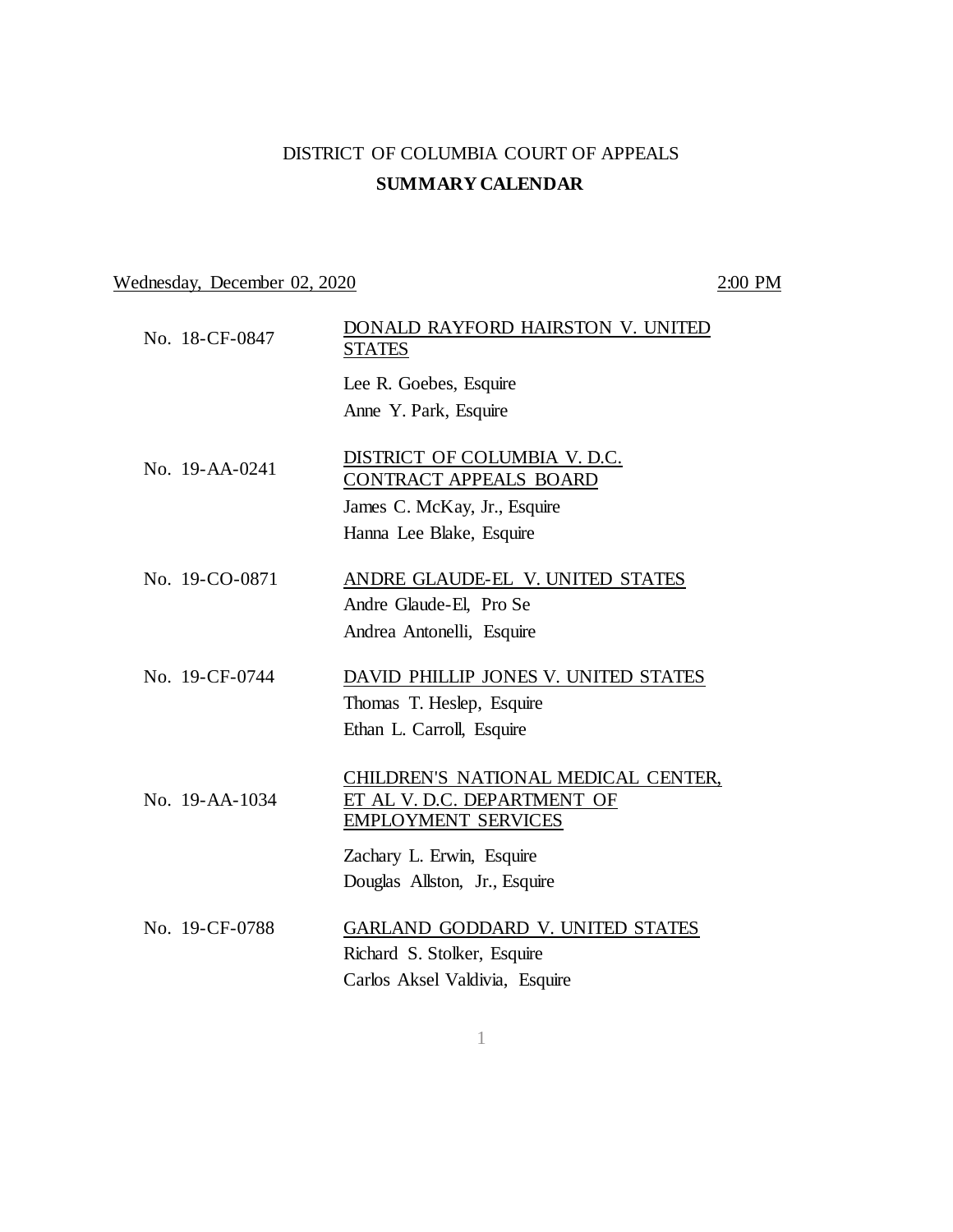Thursday, December 03, 2020 2:00 PM

| No. 19-CF-0601                   | JEROME J. TIBBS V. UNITED STATES<br>Michael L. Spekter, Esquire<br>Carlos Aksel Valdivia, Esquire                                            |
|----------------------------------|----------------------------------------------------------------------------------------------------------------------------------------------|
| No. 19-CV-1098                   | C.A. HARRISON COMPANIES, LLC, ET AL V.<br><b>FARAH HOLDER</b><br>Vanessa Carpenter Lourie, Esquire<br>Darrell Chambers, Esquire              |
| No. 20-CV-0187                   | DEREK JARVIS V. MIMI CONVENIENCE<br>MART, A/K/A HYUN, INC.<br>Derek Jarvis, Pro Se<br>Eric Leppo, Esquire                                    |
| No. 19-CV-1188                   | CAROLYN TORSELL V. STATE FARM FIRE<br>& CASUALTY COMPANY<br>Edward W. Lyle, Esquire<br>Laura Basem Jacobs, Esquire                           |
| No. 19-CV-1227                   | <b>MARLENA JAREAUX V. E. STREET</b><br>CONDOMINIUM, LLC, ET AL.<br>Marlena Jareaux, Pro Se<br>John C. Letteri, Esquire                       |
| No. 19-CV-0393<br>No. 19-CV-1232 | MILLICENT HODGE V. WATERSIDE TRUST,<br>ET AL<br>MILLICENT HODGE V. UDR, INC., ET AL.<br>Millicent Hodge, Pro Se<br>Brian W. Stolarz, Esquire |

#### Wednesday, December 09, 2020 2:00 PM

| No. 20-CM-0053 | TYEJUAN HARKUM V. UNITED STATES |
|----------------|---------------------------------|
|                | Donald L. Dworsky, Esquire      |
|                | Jessica Rose Keefer, Esquire    |